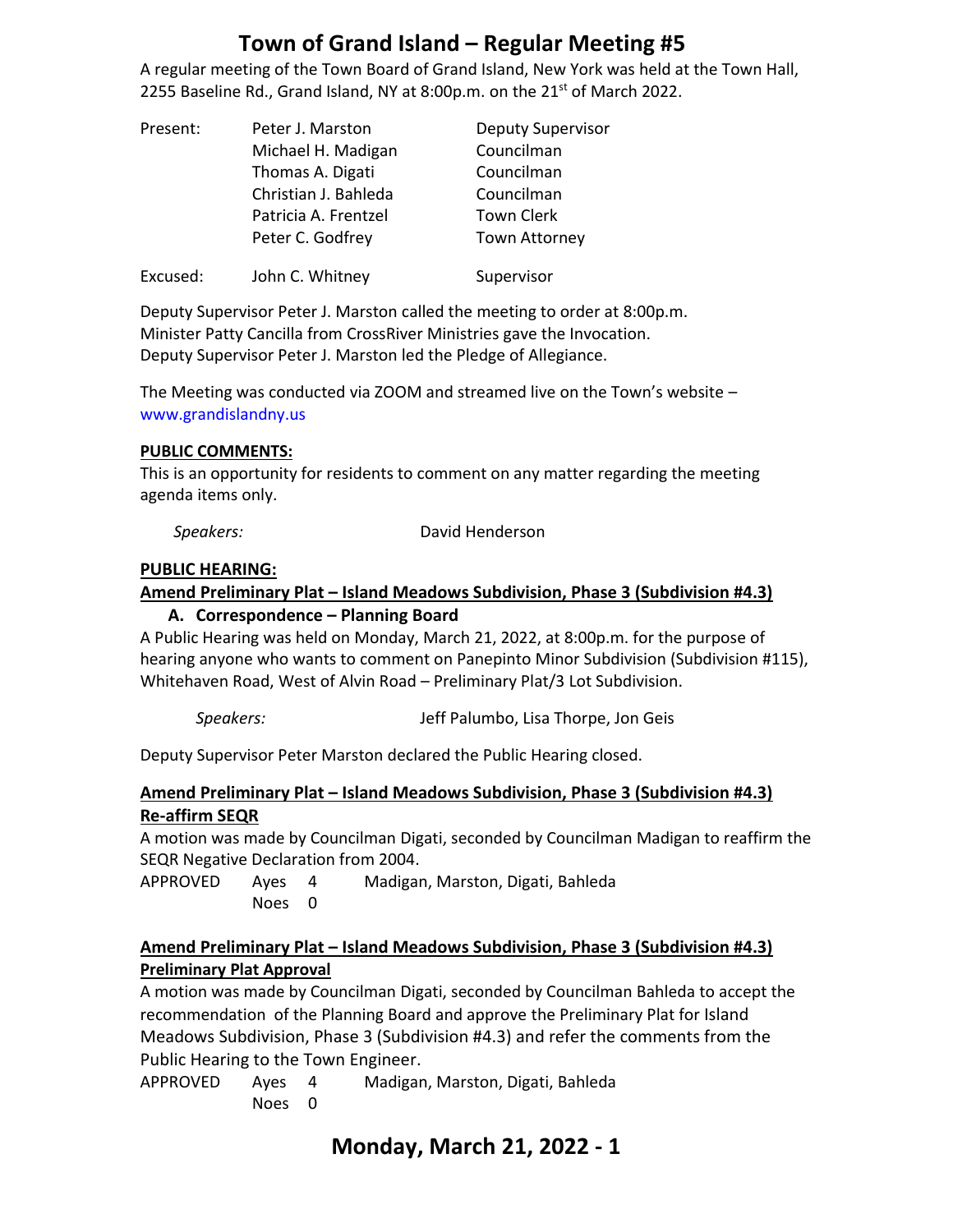#### **Amend Preliminary Plat – Island Meadows Subdivision, Phase 3 (Subdivision #4.3) Final Plat Approval**

A motion was made by Councilman Digati, seconded by Councilman Bahleda to approve the Final Plat for Island Meadows Subdivision, Phase 3 (Subdivision #4.3), subject to the payment for the additional (2) two lots - \$25/per lot.

APPROVED Ayes 4 Madigan, Marston, Digati, Bahleda Noes 0

#### **MINUTES:**

A motion was made by Councilman Digati, seconded by Councilman Madigan to approve the Minutes of Regular Meeting #4, March 7, 2022.

APPROVED Ayes 4 Madigan, Marston, Digati, Bahleda Noes 0

## **CONSENT AGENDA:**

- 1. Meeting Minutes Zoning Board of Appeals February 3, 2022
- 2. Meeting Minutes Board of Architectural Review February 15, 2022
- 3. Meeting Minutes Technology Advisory Board January 20, 2022
- 4. Meeting Minutes Planning Board February 14, 2022

A motion was made by Councilman Bahleda, seconded by Councilman Madigan to approve the consent agenda as distributed.

APPROVED Ayes 4 Madigan, Marston, Digati, Bahleda Noes 0

## **COMMUNICATIONS –TOWN BOARD: SUPERVISOR JOHN C. WHITNEY:**

## **Support of NYS Senate Bill S7602 – The Donor Conceived Person Protection Act**

A motion was made by Councilman Madigan, seconded by Councilman Digati to adopt the resolution in support of NYS Senate Bill S7602 – The Donor Conceived Person Protection Act as follows:

Whereas, the Grand Island Town Board acknowledges the importance of parents and donor-conceived persons knowing the medical, educational and criminal felony conviction history of individuals who have donated reproductive tissue to a reproductive tissue bank for the purposes of an artificial insemination or assisted reproductive technology procedure and disseminating this history information to a recipient and donor-conceived person upon request, if any; and,

Whereas, the Grand Island Town Board further acknowledges knowing the medical, educational and criminal felony conviction history of a donor will provide recipients with the necessary information to make informed decisions regarding the process of artificial insemination or assisted reproductive technology procedure and for donor conceived persons to obtain essential medical information, which may reveal any genetic or mental health disorders; and,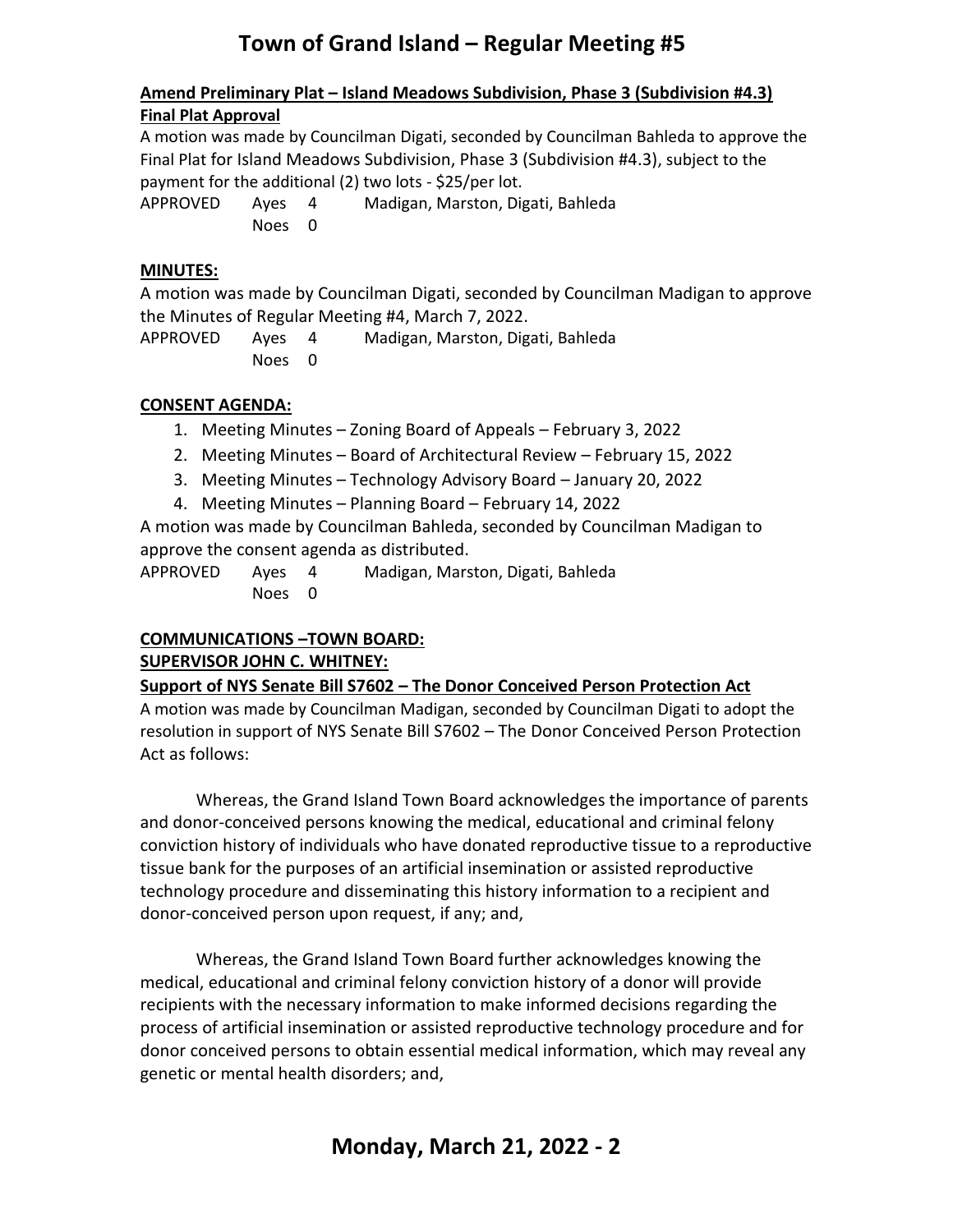Whereas, the Grand Island Town Board finds that reproductive tissue banks, including semen banks, oocyte donation programs and embryo banks have a duty to collect and verify medical, educational and criminal felony conviction history information provided by donors on donors self-reported medical, educational and criminal felony conviction histories and during the donor screening processes and to keep detailed records of such for use by recipients and donor-conceived persons, if any, prior to a procedure and in the future,

Therefore, be it resolved, the Grand Island Town Board fully supports the passage of NYS Senate Bill S7602, sponsored by Senator Patrick M. Gallivan, and supports further efforts to insure both parents and donor conceived persons have access to verified medical, educational, and criminal felony conviction histories for all donors.

| APPROVED | Aves   | Madigan, Marston, Digati, Bahleda |
|----------|--------|-----------------------------------|
|          | Noes 0 |                                   |

#### **Crossing Guard Position – Resignation**

A motion was made by Councilman Madigan, seconded by Councilman Digati to accept the resignation of Tami Currie as Crossing Guard, effective February 8, 2022, with regret. A certificate of appreciation will be sent to Ms. Currie.

APPROVED Ayes 4 Madigan, Marston, Digati, Bahleda Noes 0

#### **Crossing Guard Position – New Hire**

A motion was made by Councilman Digati, seconded by Councilman Marston to appoint Kathy Bates as a Substitute Crossing Guard, effective Tuesday, March 22, 2022, at \$23.48 per crossing, subject to the completion of the necessary pre-employment paperwork.

APPROVED Ayes 4 Madigan, Marston, Digati, Bahleda Noes 0

#### **COUNCILMAN PETER MARSTON:**

## **Appointment – Planning Board Alternate**

A motion was made by Councilman Bahleda, seconded by Councilman Digati to appoint Amy Stockinger to the Planning Board as an Alternate with a term expiring December 31, 2022.

APPROVED Ayes 4 Madigan, Marston, Digati, Bahleda Noes 0

#### **Appointment – Economic Development Advisory Board Alternate**

A motion was made by Councilman Bahleda, seconded by Councilman Digati to appoint Cheryl Chamberlain to the Economic Development Advisory Board as an Alternate with a term expiring December 31, 2022.

APPROVED Ayes 4 Madigan, Marston, Digati, Bahleda Noes 0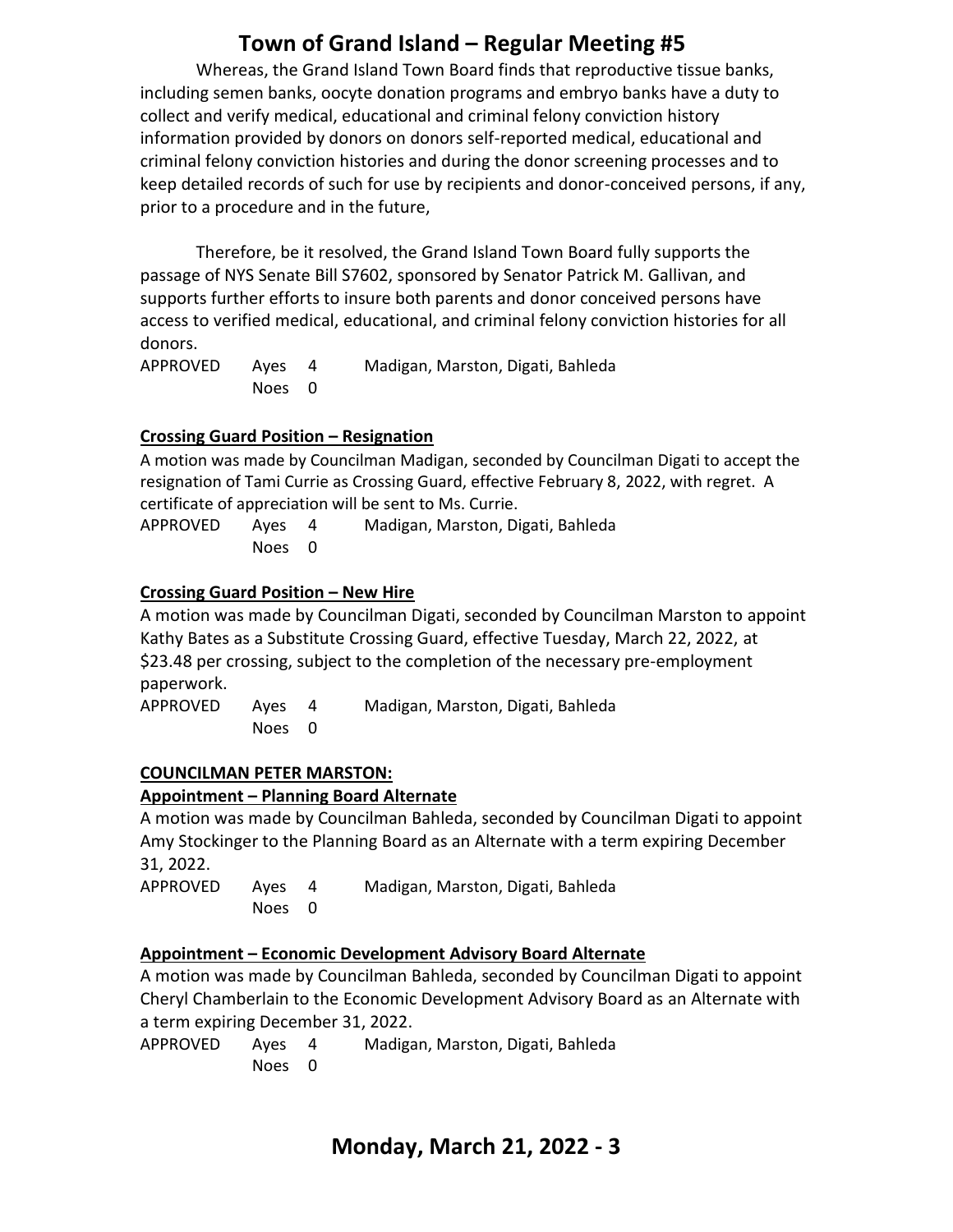## **Town of Grand Island – Regular Meeting #5 COUNCILMAN CHRISTIAN BALEDA:**

#### **Appointments – Technology Advisory Board**

A motion was made by Councilman Bahleda, seconded by Councilman Madigan to appoint John T. Gerbec and Michael Stockinger, Jr. to the Technology Advisory Board for terms to expire December 31, 2026, and to appoint Ed Matrak for a term expiring December 31, 2027.

APPROVED Ayes 4 Madigan, Marston, Digati, Bahleda Noes 0

#### **COMMUNICATIONS – OTHER TOWN OFFICIALS:**

#### **DEPARTMENT OF ENGINEERING & WATER RESOURCES – ROBERT H. WESTFALL: Heritage Subdivision, End of Sawmill Run - Preliminary Plat/25 Lot Subdivision**

#### **A. Refer to Planning Board and Set Public Hearing**

## **B. Declare Intent to be Lead Agency Under SEQR**

A motion was made by Councilman Madigan, seconded by Councilman Bahleda to declare the Town Board's intent to be Lead Agency under SEQR for Heritage Subdivision, End of Sawmill Run - Preliminary Plat/25 Lot Subdivision, to refer the matter to the Planning Board and Town Attorney to draft a Resolution to call for a Public Hearing. APPROVED Ayes 4 Madigan, Marston, Digati, Bahleda Noes 0

#### **Award Bid – Wastewater Treatment Plant Polymer**

Town Engineer reported that on March 16, 2022, bids were received for the purchase of polymer for phosphorous removal to the Town of Grand Island Wastewater Plant.

SNF Polydyne, Inc. \$1.25/pound

A motion was made by Councilman Madigan, seconded by Councilman Digati to accept the recommendation of the Town Engineer and award the contract with SNF Polydyne to supply polymer for phosphorous removal to the Grand Island Wastewater Plant for \$1.25/pound.

APPROVED Ayes 4 Madigan, Marston, Digati, Bahleda Noes 0

#### **PLANNING BOARD:**

- **1. Southpointe PDD, Love Road and Baseline Road – Preliminary Plat – Subdivision "A"/40 Lot Subdivision**
- **2. Southpointe PDD, Carl Road at Beaver Island Parkway – Preliminary Plat – Subdivision "B"/44 Lot Subdivision**
- **3. Southpointe PDD, Glen Avon and Staley Road – Preliminary Plat – Subdivision "C"/1 Lot Subdivision**
- **4. Southpointe PDD, Staley Road (Frontage) – Preliminary Plat – Subdivision "D"/19 Lot Subdivision**
- **5. Southpointe PDD, Baseline Road South of Staley Road – Preliminary Plat – Subdivision "E"/1 Lot Subdivision**

A motion was made by Councilman Digati, seconded by Councilman Bahleda to refer the matter to the Town Attorney to draft a Resolution to call for a Public Hearing at the next Town Board meeting.

## **Monday, March 21, 2022 - 4**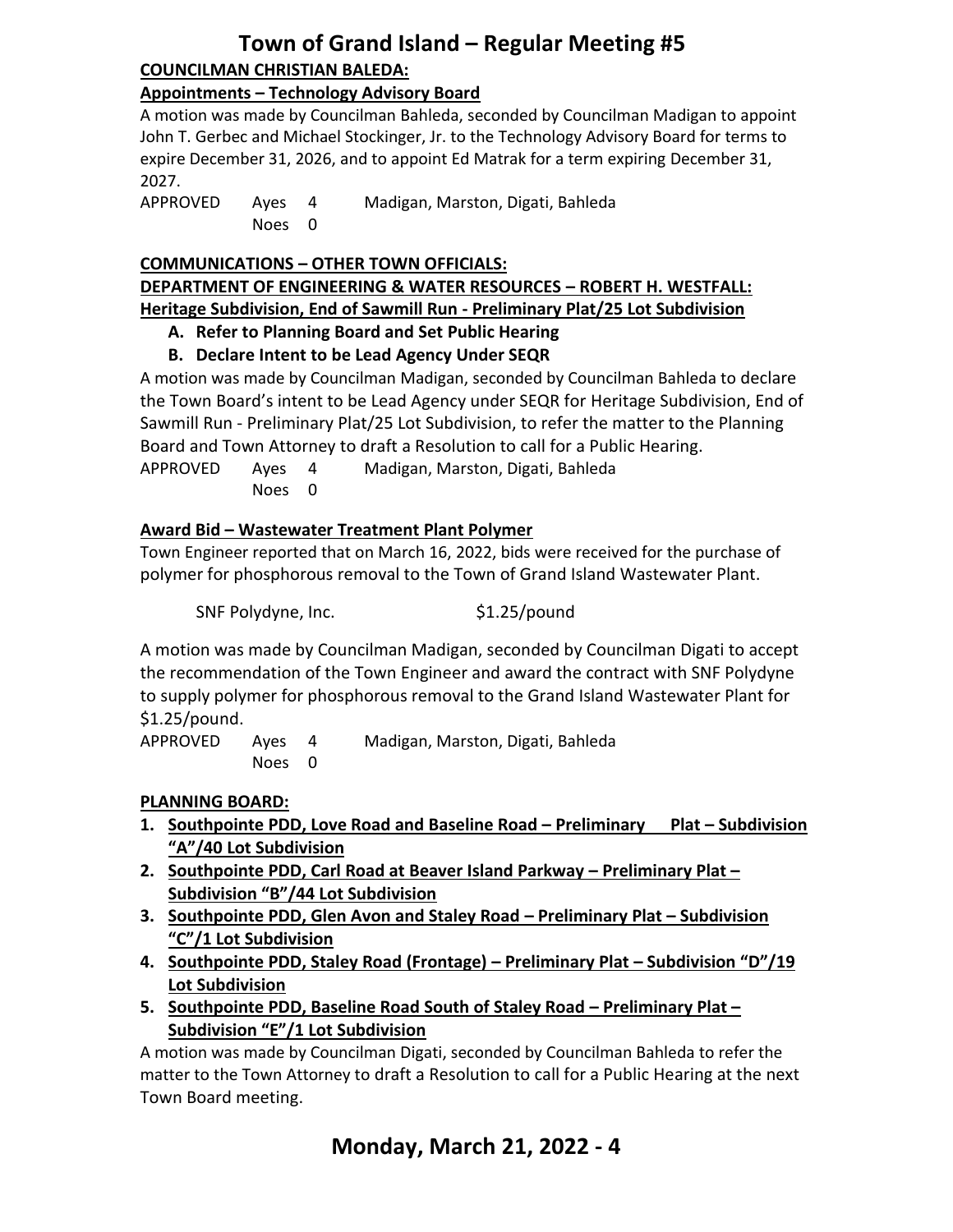| APPROVED | Aves   | Madigan, Marston, Digati, Bahleda |
|----------|--------|-----------------------------------|
|          | Noes 0 |                                   |

#### **Thermo Fisher Scientific, 3175 Staley Road – Site Plan Approval – Northwest Parking Lot and Access Drive**

A motion was made by Councilman Digati, seconded by Councilman Bahleda to table the Thermo Fisher Scientific, 3175 Staley Road – Site Plan Approval – Northwest Parking Lot and Access Drive.

Noes 0

APPROVED Ayes 3 Marston, Digati, Bahleda

Abstain 1

## **REPORT OF THE AUDIT COMMITTEE:**

A motion was made by Councilman Digati, seconded by Councilman Bahleda to pay Vouchers #137720 - #137848

| $\frac{1}{2}$   |             |              |                                   |
|-----------------|-------------|--------------|-----------------------------------|
| General         |             | \$38,225.93  |                                   |
| Highway         |             | 9,130.06     |                                   |
| Sewer           |             | \$45,220.90  |                                   |
| Water           |             | \$37,247.49  |                                   |
| Capital         |             | \$32,775.00  |                                   |
| Total           |             | \$162,599.38 |                                   |
| <b>APPROVED</b> | Ayes        | 4            | Madigan, Marston, Digati, Bahleda |
|                 | <b>Noes</b> | 0            |                                   |
|                 |             |              |                                   |

## **UNFINISHED BUSINESS:**

## **Adopt Resolution – Erie County Hazard Mitigation Plan Update**

A motion was made by Councilman Digati, seconded by Councilman Bahleda to adopt a Resolution adopting the Erie County Hazard Mitigation Plan Update as follows: WHEREAS, The Town of Grand Island, with the assistance from Tetra Tech, has gathered information and prepared the Erie County Hazard Mitigation Plan; and

WHEREAS, the Erie County Hazard Mitigation Plan has been prepared in accordance with the Disaster Mitigation Act of 2000; and

WHEREAS, The Town of Grand Island is a local unit of government that has afforded the citizens an opportunity to comment and provide input in the Plan and the actions in the Plan; and

WHEREAS, The Town of Grand Island have reviewed the Plan and affirms that the Plan will be updated no less than every five years.

NOW THEREFORE, BE IT RESOLVED by the Town Board that the Town of Grand Island adopts the Erie County Hazard Mitigation Plan as this jurisdiction's Natural Hazard Mitigation Plan and resolves to execute the actions in the Plan.

APPROVED Ayes 4 Madigan, Marston, Digati, Bahleda Noes 0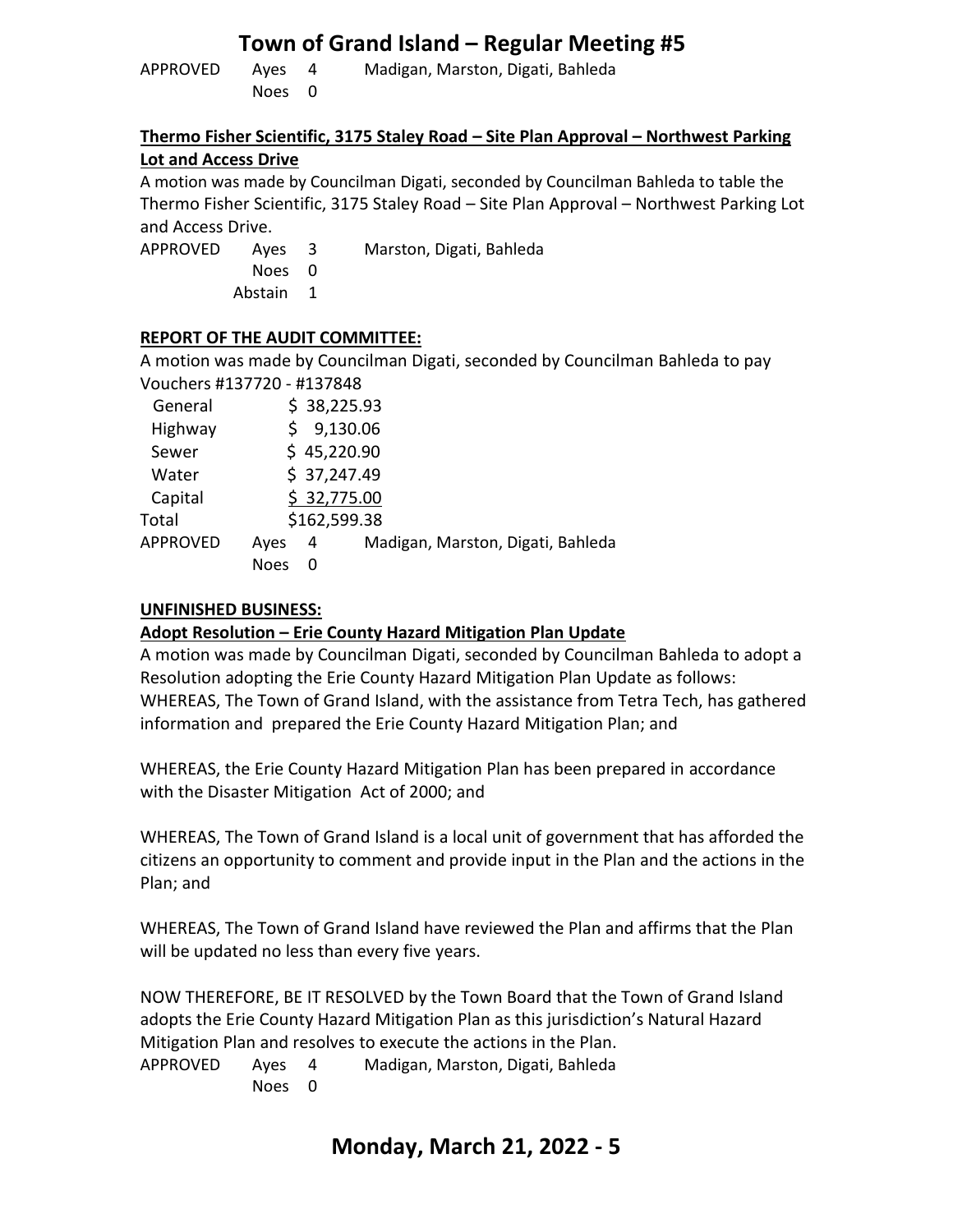#### **Authorize Supervisor to Sign Quote – Software Upgrade for Departments**

A motion was made by Councilman Bahleda, seconded by Councilman Marston to refer the request for software upgrades for departments to the Town Board for further review.

APPROVED Ayes 4 Madigan, Marston, Digati, Bahleda Noes 0

#### **SUSPEND THE RULES:**

A motion was made by Councilman Digati, seconded by Councilman Bahleda to Suspend the Rule to consider Authorizing the Supervisor to sign a Sanitary Sewer and Water Line Lease Agreement for Whitehaven Properties, LLC.

APPROVED Ayes 4 Madigan, Marston, Digati, Bahleda Noes 0

#### **Authorize Supervisor to Sign Sanitary Sewer and Water Line Lease Agreement for Whitehaven Properties, LLC**

A motion was made by Councilman Bahleda, seconded by Councilman Madigan to authorize the Supervisor to sign a Sanitary Sewer and Water Line Lease Agreement for Whitehaven Properties, LLC.

APPROVED Ayes 4 Madigan, Marston, Digati, Bahleda Noes 0

#### **PUBLIC COMMENTS:**

This is an opportunity for residents to comment on any matter regarding Town government on any subject.

Speakers: David Henderson; Richard Crawford; Joan Sponn; Nancy Killian; Andre Ovando; James Sponn; Christa Regal; Eric Bowser; Michelle Ovando

#### **FROM THE BOARD:**

- **Lions Club Spaghetti Dinner – April 25th Knights of Columbus**
- **Arbor Day – April 30th – Details TBD**

#### **ADJOURNMENT:**

A motion was made by Councilman Digati, seconded by Councilman Madigan to adjourn the meeting at 9:08p.m.

- APPROVED Ayes 4 Madigan, Marston, Digati, Bahleda
	- Noes 0

**Monday, March 21, 2022 - 6**